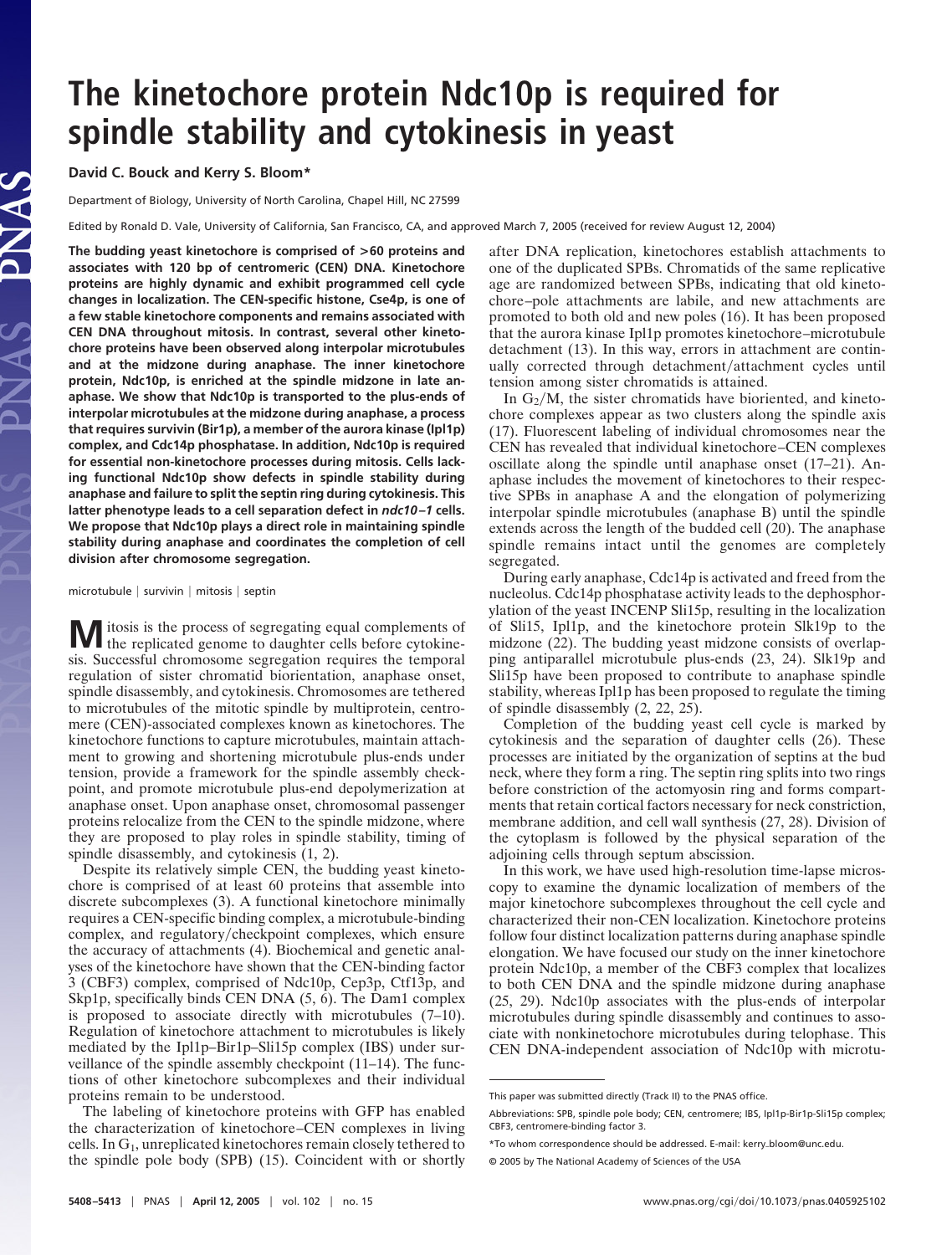bules requires Cdc14p and the budding yeast survivin homolog Bir1p. We have also examined novel *ndc10* phenotypes and found that *ndc10–1* cells exhibit spindle stability defects during anaphase spindle elongation. Additionally, *ndc10–1* cells fail to properly organize septins at the bud neck and show defects in the last step of the budding yeast cell cycle, cell separation.

## **Materials and Methods**

**Yeast Strains and Media.** All strains used are listed in Table 1, which is published as supporting information on the PNAS web site, and were constructed in the YEF473A background (unless otherwise noted) by using previously described techniques (see *Supporting Text*, which is published as supporting information on the PNAS web site) (30).

Cells were grown in rich or selective media, as appropriate. Azide treatment was carried out as described  $(31)$ .  $G_1$  arrest was induced with 15  $\mu$ g/ml  $\alpha$ -factor.

**Image Acquisition and Presentation.** Images were acquired on a Nikon E600FN microscope by using a  $100 \times 1.4$ -numerical aperture objective. Further details of techniques and equipment used in image acquisition have been discussed elsewhere (see *Supporting Text*) (32).

*Z*-series stacks were compiled by maximum projection for presentation (32). Kymographs were created by drawing an 8- by 10-pixel-wide line across the spindle as described (23).

*Z*-series compilations, kymographs, distance, and fluorescence intensity measurements were carried out with META-MORPH software (Universal Imaging, Downingtown, PA). When necessary, data were exported to Microsoft EXCEL 2000 for calculations and graphing. Images were arranged with COREL-DRAW 10 (Corel, Ottawa, ON, Canada).

**Examination of ndc10 –1 Phenotypes.** To examine spindle defects, wild-type and *ndc10–1* cells expressing GFP-Tub1p were grown to log phase at 24 $\rm ^{o}C$  and then treated for 3 h with  $\alpha$ -factor (15  $\mu$ g/ml) to synchronize cells in G<sub>1</sub>. Cells were shifted to 37°C for an additional 30 min before release. Cells were washed three times to remove  $\alpha$ -factor and grown at 37°C. Samples were collected at 20-min intervals and fixed for 30 min in 3.7% formaldehyde at room temperature. Spindles were measured and categorized according to their length and morphology. Cells that had not yet formed bipolar spindles were classified as monopolar. Bipolar spindles  $\leq$ 3  $\mu$ m were classified as short spindles, 3- to 6- $\mu$ m bipolar spindles as medium, and  $>6$ - $\mu$ m spindles as long. Broken/disassembled spindles were defined as those that had one SPB in both the mother and bud but were no longer linked to each other by visible interpolar microtubules.

To examine cytokinetic/cell separation defects, wild-type and *ndc10–1* cells were grown to log phase at 24°C and then treated for 3 h with  $\alpha$ -factor (15  $\mu$ g/ml). Cells were shifted to 37°C for an additional 30 min before being washed three times to release them from arrest. *GAL-UB-NUF2 mad2* $\Delta$  cells were arrested in galactose medium using  $\alpha$ -factor. After 3 h, glucose was added to 2%, and cells were incubated for 1 h. Cells were then washed three times and released into glucose medium. After 3–4 h from release, cells were briefly sonicated before imaging. Mother cells with more than one daughter bud attached were scored as multibudded.

Lytic digestion of *ndc10–1* cells was adapted from previous work (33, 34). Cells were fixed for 60 min at room temperature in 3.7% formaldehyde and then washed into 1 M sorbitol. Lyticase was added to a final concentration of 80 units/ml, and cells were incubated at 37°C for 60 min before imaging.

## **Results**

**Kinetochore Proteins Are Highly Dynamic and Exhibit Programmed Cell Cycle Changes in Localization.** Cse4p, the budding yeast CENP-A homologue, and Nuf2p, an essential kinetochore pro-



**Fig. 1.** Anaphase localization of kinetochore proteins exhibits four distinct classes. Selected frames from time-lapse observation of live cells expressing Cse4p-GFP, Ask1p-GFP, Slk19p-GFP, or Ndc10p-GFP. (*A*) Cse4p-GFP is detectable only as two bright kinetochore clusters. Ask1p-GFP remains bound along microtubules and at kinetochores. (*B*) Slk19p-GFP localizes to kinetochores and the midzone (arrow), but the midzone signal decreases as anaphase proceeds. Ndc10p-GFP localizes along the spindle in anaphase and is enriched at the midzone (arrow) before spindle disassembly. (Bar, 5  $\mu$ m.)

tein involved in checkpoint monitoring of the kinetochore (35, 36), form two foci that represent clusters of separated sister CENs in metaphase (37). These foci segregate to opposite SPBs during anaphase and remain proximal to the SPBs into the next cell cycle (Fig. 1*A*; data not shown). Cse4p-GFP and Nuf2p-GFP are not detectable at other structures in the cell (Fig. 1*A*; data not shown). This behavior reflects the CEN DNA position, as demonstrated by using the lacO-lacI-GFP-labeling method  $(17–20)$ .

A second class of kinetochore protein decorates the kinetochore and microtubules. In anaphase, Ask1p-GFP (a member of the Dam1 complex) forms two kinetochore foci, in addition to its distribution along interpolar microtubules throughout spindle elongation and disassembly (Fig. 1*A* and data not shown). The association of Ask1p-GFP along microtubules is consistent with the recent finding that the Dam1 complex forms ring-like structures around microtubules *in vitro* (9, 10). Other members of the Dam1 complex form kinetochore foci and localize along the anaphase spindle (7, 8) (data not shown).

Among the microtubule-associated kinetochore proteins, several accumulate at the spindle midzone with quantitative differences in timing and persistence. The accessory kinetochore protein Slk19p-GFP can be found in two kinetochore foci in metaphase. Shortly after anaphase onset, Slk19p migrates to the midzone, whereupon it dissociates as anaphase elongation progresses (Fig. 1*B* and Fig. 7*A*, which is published as supporting information on the PNAS web site). Fluorescence intensity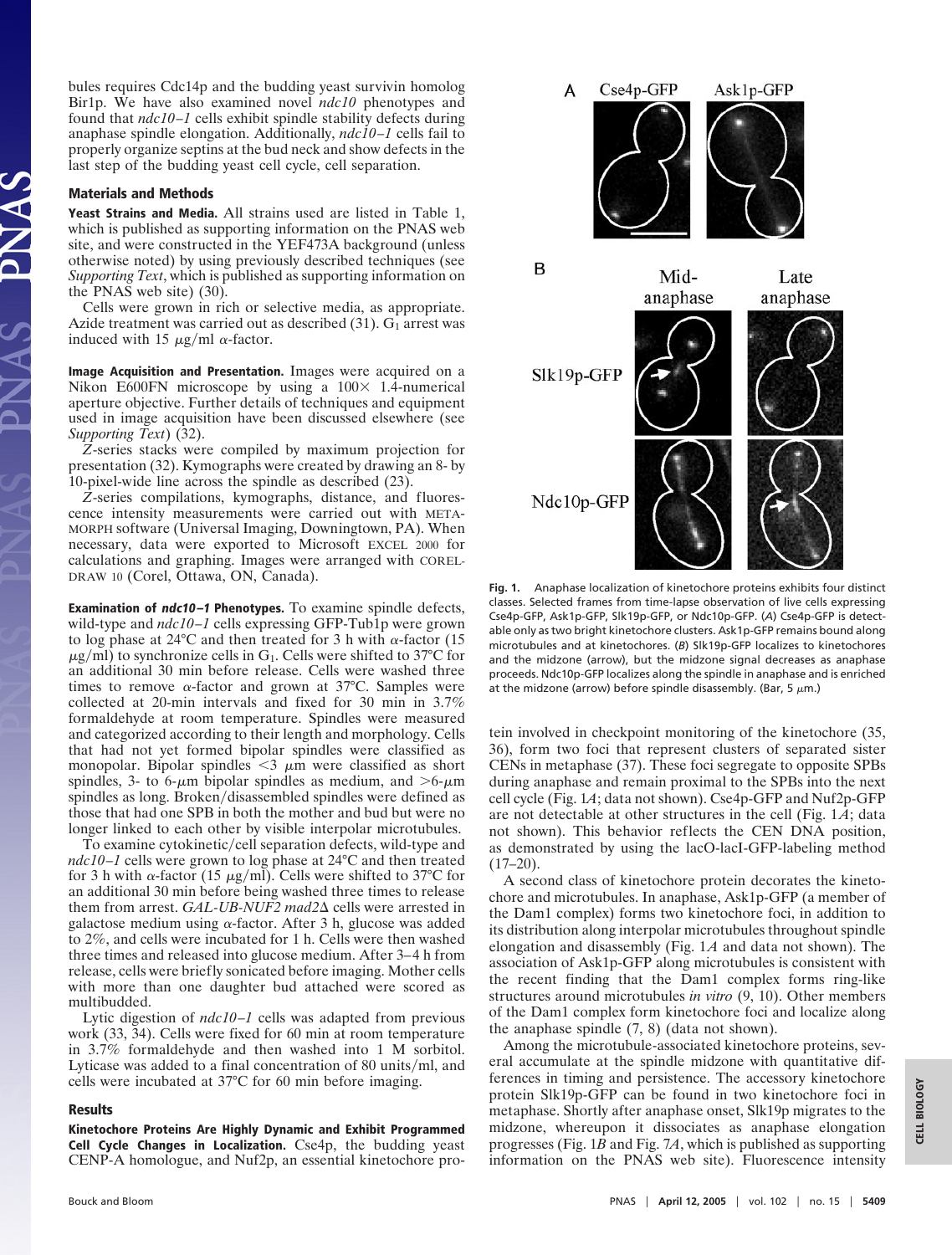

**Fig. 2.** Dynamic translocation of Ndc10p-GFP to the anaphase spindle midzone. (*A*) Kymograph of Ndc10p-GFP in a late anaphase spindle shows movement toward the midzone. The kymograph shows movement along the spindle through time. Vertical lines represent static foci, whereas movement is shown as sloped lines (arrows indicate instances of movement toward the midzone). (*B*) Midzone Ndc10p-GFP tracks the plus-ends of the depolymerizing interpolar microtubules during spindle disassembly (asterisk marks start of spindle disassembly). CFP-Tub1p indicates spindle disassembly is coincident with the movement of midzone Ndc10p-GFP to the SPBs. (*C*) Sodium azide treatment of cells inhibits the translocation of Ndc10p-GFP along anaphase spindle. Arrows indicate static Ndc10p-GFP foci along the anaphase spindle.

measurements of Slk19p-GFP at the midzone and kinetochores during anaphase progression show that Slk19p-GFP signal intensity decays more rapidly at the midzone than at the kinetochores (Fig. 7*B*). By late anaphase, Slk19p-GFP is no longer detectable at the spindle midzone (Fig. 1*B*).

The localization of several kinetochore components, including Ndc10p, the aurora kinase Ipl1p, and Sli15p, resembles passenger proteins observed in higher eukaryotes (38). Ndc10p forms two kinetochore foci before anaphase (39). Shortly after anaphase onset ( $\approx$ 4 min), a fraction of Ndc10p-GFP associates with the spindle and is eventually translocated to the spindle midzone in late anaphase, where it forms a cluster at the plus-ends of interpolar microtubules (Fig. 1*B*; Movie 1, which is published as supporting information on the PNAS web site). CEN-bound kinetochores remain adjacent to the SPB in late anaphase, thus the Ndc10p fraction at the midzone reflects the CEN-independent microtubule association of this protein. Treatment of cells with sodium azide inhibited the translocation of Ndc10p to the spindle midzone, suggesting that this movement is an ATP-driven process (compare Fig. 2 *A* and *C*). Upon spindle disassembly, the microtubule plus-ends depolymerize, and midzone Ndc10p-GFP breaks into two foci that migrate with the shortening microtubule plus-ends to their respective poles (Fig. 2*B*, asterisk). These two Ndc10p-GFP foci migrate with an average velocity of 2  $\mu$ m/min to their respective SPBs. Thus,



**Fig. 3.** Ndc10p-GFP localizes with growing and shortening microtubules. Time lapse of a late anaphase cell expressing Ndc10p-GFP. At first timepoint, spindle disassembly has just begun, and midzone Ndc10p-GFP has broken into two clusters (hollow arrowheads). As these clusters follow the plus-ends of depolymerizing microtubules, other projections of Ndc10p-GFP grow and shrink from the region of the SPB (white arrows). (Bar, 5  $\mu$ m.)

Ndc10p accumulates at the spindle midzone as anaphase progresses and associates with microtubule plus-ends.

**Ndc10p-GFP Localizes to Growing and Shrinking Microtubules.** During spindle disassembly in telophase and  $G_1$  of the next cell cycle, we observed Ndc10p-GFP along projections extending from the SPBs. These projections were dynamic (making poleward and antipoleward movements), suggesting that Ndc10p-GFP is localizing along growing and shrinking nuclear microtubules in telophase (Fig. 3; Movie 2, which is published as supporting information on the PNAS web site). The rates of growth and shortening were 2.4 and 1.1  $\mu$ m/min, respectively, within the range of previous estimates of cytoplasmic microtubule growth and shortening (40, 41).

**Translocation of the Inner Kinetochore Complex CBF3 to the Midzone Requires Cdc14p and Survivin (Bir1p).** The CEN-binding CBF3 complex, including Ndc10p, exhibits DNA sequence specificity but no direct microtubule binding (42). Therefore, we considered that Ndc10p translocation could depend upon one of the midzone complexes, including IBS. Ndc10p, and Bir1p, were previously identified as interaction partners in a two-hybrid screen, and Ndc10p is an *in vitro* substrate of the aurora kinase, Ipl1p (12, 43). To test whether Ndc10p localization to the midzone depends on Bir1p, we examined the localization of Ndc10p-GFP in cells lacking Bir1p (using a temperature degron *BIR1* allele, *bir1td*; see *Supporting Text*). In wild-type cells, Ndc10p-GFP forms foci adjacent to SPBs and along the spindle in late anaphase (Fig. 4*A*). In Bir1p-depleted cells, Ndc10p-GFP failed to localize along the spindle during anaphase (Fig. 4*A*). In late anaphase, Ndc10p-GFP formed two kinetochore foci (located adjacent to the SPBs) but failed to localize to the spindle midzone. In contrast, Ndc10p-GFP localized along the anaphase spindle at only slightly lower levels in *ipl1–321* cells (Fig. 4*B*), suggesting that Bir1p plays a direct role in the association of Ndc10p with interpolar microtubules.

The localization of Ndc10p along the anaphase spindle and to interpolar microtubule plus-ends could be unique to Ndc10p or could indicate novel localization of the entire CBF3 complex. Ctf13p, the core of the CBF3 complex, binds dimers of Ndc10p and Cep3p to form CBF3 (44). Cep3p-GFP formed two kinetochore clusters in metaphase that migrated to opposite poles at anaphase onset (data not shown). Like Ndc10p-GFP, Cep3p-GFP localized along the anaphase spindle, enriched at the midzone, and separated into two foci that moved poleward during spindle disassembly (Fig. 4*A*; data not shown). However, in *bir1td* cells, Cep3p-GFP failed to localize to the anaphase spindle or midzone (Fig. 4*A*). These results suggest that the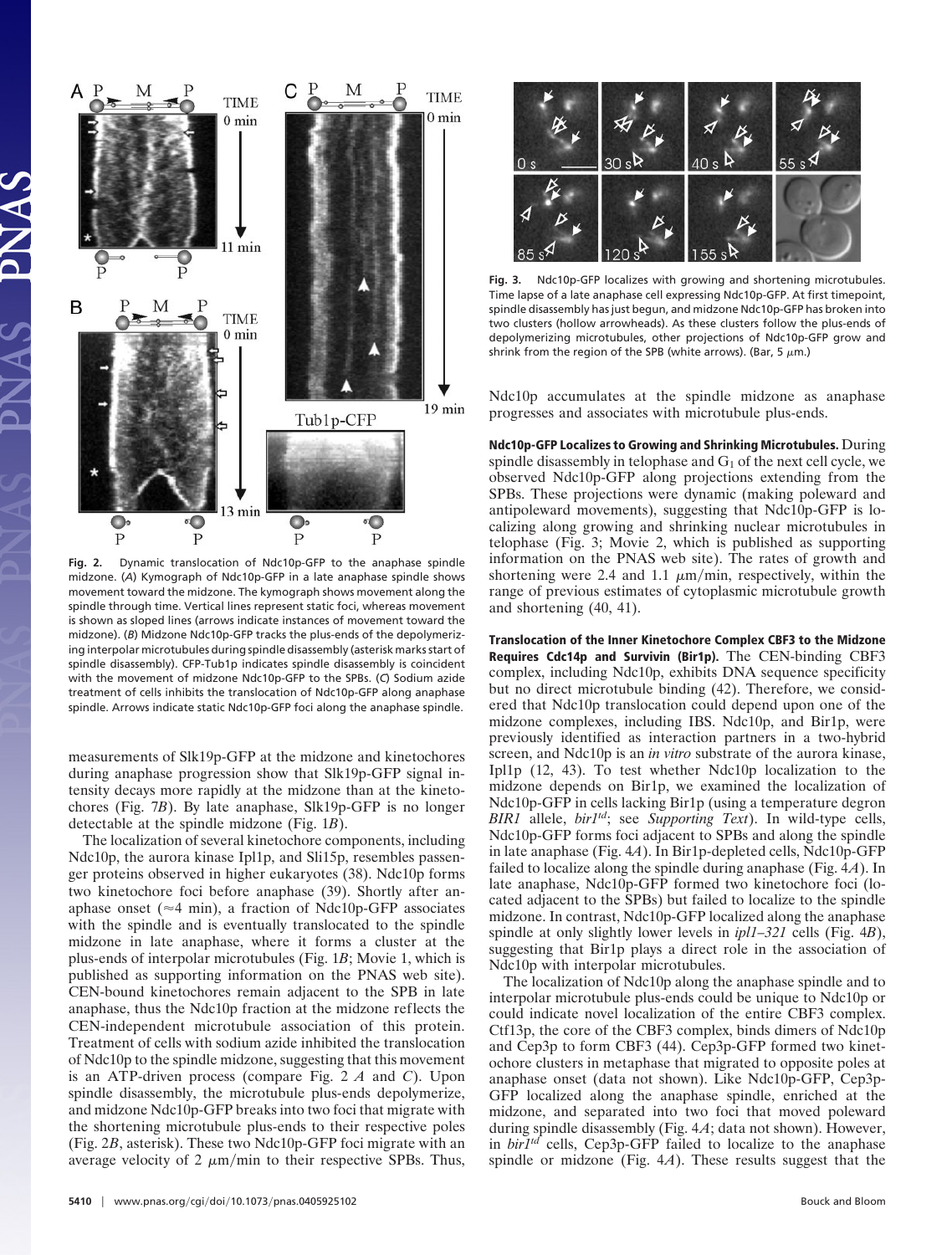

**Fig. 4.** CBF3 association with the anaphase spindle requires Bir1p and Cdc14p. (*A*) Localization of two CBF3 components, Cep3p and Ndc10p, in wild-type cells shows localization along the anaphase spindle. Loss of Bir1p, by using a temperature-degron allele of *BIR1* (see *Material and Methods*), results in loss of CBF3 association with interpolar microtubules and the spindle midzone. (*B*) Ndc10p-GFP localization in *ipl1–321* and *cdc14 –1* cells grown under nonpermissive conditions. (Bar, 5  $\mu$ m.)

entire CBF3 complex localizes to interpolar microtubules during anaphase, and that the CBF3 complex associates with interpolar microtubules in a Bir1p-dependent manner.

The redistribution of CBF3 to interpolar microtubules coincides with the release of the Cdc14 phosphatase from the nucleolus and spindle microtubule stability upon anaphase onset (45). In addition, the accumulation of IBS to the midzone depends on Cdc14p activity (22). Ndc10p-GFP failed to localize to the anaphase spindle in *cdc14–1* cells grown at 37°C, indicating that the midzone localization of CBF3, like IBS, depends on Cdc14p (Fig. 4*B*).

**Ndc10p Is Required for Spindle Stability During Anaphase.** In wildtype cells, the anaphase spindle elongates  $\approx 10 \mu$ m, the full length of the budded cell before disassembly. To test whether *ndc10–1* cells have defects in spindle elongation, we examined spindle length and morphology in wild-type and *ndc10–1* cells synchronized in  $G_1$  and released at 37°C (Fig. 5 *A* and *B*; see *Material and Methods*). After 60 min from release, most wildtype cells had formed bipolar spindles, and nearly half (45%) had long spindles characteristic of late anaphase. By 80 min, 72% of cells had disassembled spindles, indicative of telophase. In contrast, after 60 min from release, 11% of *ndc10–1* cells had long spindles, whereas most had either short- (38%) or medium- (39%) length spindles. At no timepoint did  $>11\%$  of  $ndc10-1$ cells have long spindles. Cells lacking functional Ndc10p form preanaphase bipolar spindles, but these spindles fail to fully elongate during anaphase.

Time-lapse imaging of spindles in *ndc10–1* cells grown at restrictive temperature revealed cycles of partial elongation and collapse, without full elongation along the mother-bud axis (Fig. 5 *C* and *D*). These cycles of failed spindle elongation support the finding that anaphase spindle stability requires functional Ndc10p.

Spindle elongation defects in *ndc10–1* cells might be a consequence of loss of kinetochore function, rather than loss of Ndc10p function. To explore this possibility, kinetochore function was disrupted by placing the kinetochore component Nuf2p under control of the inducible *GAL1* promoter. In addition, the spindle checkpoint gene *MAD2* was deleted to allow anaphase progression in the absence of a kinetochore. This strain showed



**Fig. 5.** Ndc10p is required for spindle stability during anaphase and cell separation. Wild-type and  $ndc$ 10–1 cells were arrested in G<sub>1</sub> with  $\alpha$ -factor and released at 37°C. Spindles were categorized as being monopolar, short, medium, long, or broken/disassembled based on morphology and length of GFP-Tub1p fluorescence (see *Materials and Methods*). (*A*) Spindle lengths of wild-type cells released from G<sub>1</sub> arrest at 37°C. (*B*) Spindle lengths of *ndc10-1* cells released from G<sub>1</sub> arrest at 37°C. (C) Time-lapse fluorescence images of GFP-Tub1p in *ndc10-1* cells grown at 37°C. (Bar, 5  $\mu$ m.) (D) Quantitation of spindle length for cell presented in *C*.

no defects in the formation of long spindles after Nuf2p depletion (Fig. 8, which is published as supporting information on the PNAS web site). Thus functional Ndc10p, and not the kinetochore, is required for the stability of elongating spindles.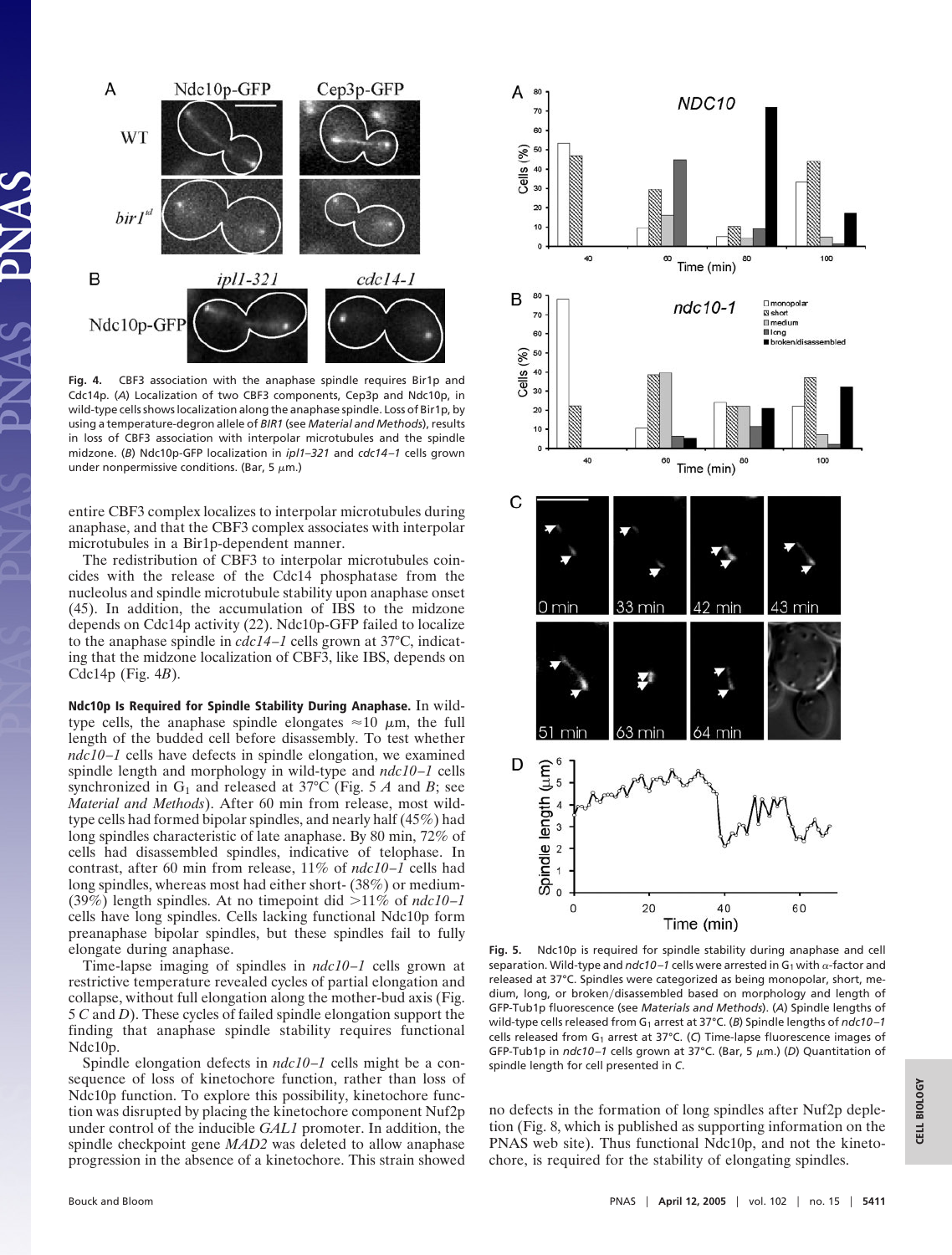

**Fig. 6.** Cell-separation defects in ndc10 –1 cells. (*A*) *ndc10 –1* cells grown at 37°C for 3-4 h form multicell clusters. (B) Fluorescence images of the septin Cdc3p-GFP in wild-type and *ndc10 –1* cells. In wild-type cells, Cdc3p-GFP splits into two rings at the time of cytokinesis, but in *ndc10 –1* cells, the septin ring fails to divide.

**ndc10 –1 Cells Exhibit Defects in Cytokinesis and Cell Separation.** Passenger proteins have been postulated to contribute to cytokinesis in tissue cells. To determine whether Ndc10p exhibits similar function at spindle microtubule plus-ends in anaphase, we examined the terminal cell morphology of *ndc10–1* cells. Cells were released from  $G_1$  arrest and grown for 3–4 h at 24 or 37°C. Although *ndc10–1* cells grown at permissive temperature showed no unusual cell morphology (0 of 100 cells were multibudded), 83% of *ndc10–1* cells at 37°C had multiple buds attached to the same mother  $(n = 100; Fig. 6A)$ . Wild-type cells grown at 37°C showed no unusual morphology (3% multibudded;  $n = 100$ ). The multibudded phenotype is indicative of multiple cell cycles in the absence of division. Thus, *ndc10–1* cells fail to complete cell division.

To explore this defect in cell division, we examined the localization of the septin Cdc3p in *ndc10–1* cells. In wild-type cells, the septin ring splits into two at the bud neck before constriction of the actomyosin ring (Fig. 6*B*). In *ndc10–1* cells, Cdc3p-GFP localized to the neck as a single ring but failed to split  $(n = 60;$  Fig.  $6B)$ . This defect in septin organization indicates that Ndc10p is required for a critical step at the end of the cell cycle.

Multibudded cells could arise from defects in cytokinesis or the physical separation of the adjoining cells through the degradation of the septum. To determine whether Ndc10p is required for cytokinesis or cell separation, *ndc10–1* cells were fixed and digested with lyticase. This treatment results in the declustering of multibudded cells defective in cell separation, whereas cells that have failed to undergo cytokinesis remain clustered (33, 34). Multibudded  $mpo1\Delta$  cell clusters, which have a defect in cell separation, dissociated after digestion, whereas *cdc14–1* cells, which arrest in late anaphase (before cytokinesis), remained clustered (Fig. 9, which is published as supporting information on the PNAS web site) (34, 46). We found that lyticase treatment of *ndc10–1* cells released the cell clusters, indicating that *ndc10–1* cells undergo cytokinesis but not cell separation (Fig. 9).

The multibudded phenotype seen in *ndc10–1* cells is similar to the morphology of spindle checkpoint mutants treated with microtubule depolymerizing agents (47, 48). *NDC10* has also been reported to be essential for spindle checkpoint activation (49). Together, these observations suggest that the multibudding seen in *ndc10–1* cells might be an effect of the loss of kinetochore–microtubule attachment in a checkpoint-deficient background. To examine the possibility that other kinetochore defects in a checkpoint-deficient strain could lead to multibudding, we examined the morphology of *GAL1-UB-NUF2 mad2* cells after 4 h of *NUF2* repression in glucose-containing medium. Depletion of Nuf2p in a spindle checkpoint-deficient strain did not result in multibud phenotype (data not shown), suggesting that Ndc10p, and not the kinetochore, is essential for successful cell separation.

## **Discussion**

We have demonstrated that the major CEN–DNA-binding complex (CBF3) accumulates at the spindle midzone during anaphase and along growing and shrinking microtubule plus-ends in telophase and  $G_1$  (Figs. 2 and 3). Studies of CBF3 have focused on its role in kinetochore formation at CEN DNA. The finding that CBF3 localizes to microtubule plus-ends reveals critical roles for CBF3 in stabilizing the anaphase spindle and ensuring that cytokinesis follows chromosome segregation to the spindle poles.

**Ndc10p Stabilizes the Anaphase Spindle.** In the absence of functional Ndc10p, the spindle fails to fully elongate during anaphase (Fig. 5). Spindle elongation was not compromised in strains lacking kinetochores (*GAL1-UB NUF2*) (Fig. 8). Thus Ndc10p is specifically required for spindle stability. Ndc10p association with the anaphase spindle depends on the Cdc14p phosphatase that has recently been shown to dampen anaphase spindle microtubule dynamics (Fig. 4*B*) (45). Additionally, microtubule dynamics are regulated primarily at the plus-end in budding yeast (23). These findings indicate that Cdc14p-dependent release of Ndc10p to microtubule plus-ends may contribute to microtubule stability in the anaphase spindle. We found that spindles in  $ndc10-1$  cells collapsed by the 5- to 6- $\mu$ m stage of spindle elongation, when there are relatively few interpolar microtubules (less than four per SPB). Anaphase spindle elongation provides the motive force for chromosome segregation in yeast. It is therefore critical that the spindle midzone remain intact during anaphase spindle elongation.

**Ndc10p Is Required for Completion of Cell Division.** The accumulation of multibudded cells in *ndc10–1* mutants indicates that Ndc10p is required for cell separation before entry into the next cell cycle (Fig. 6*A*). The multibudded phenotype is similar to *mad1,2,3* and *bub1,2,3* mutants treated with microtubule depolymerizing agents (47, 48). In the absence of the spindle checkpoint, cells attempt to reenter the cell cycle despite their inability to maintain a mitotic spindle. Likewise, in *ndc10–1* cells, spindle checkpoint function is lost, and spindle structure is compromised, suggesting the importance of both checkpoint function and spindle integrity for completion of cell division and regulated entry into the next cell cycle. However, the lack of multibudded cells upon depletion of Nuf2p indicates that Ndc10p, and not the kinetochore itself, is essential for cell separation.

The failure to complete cell division in *ndc10–1* cells was confirmed by the altered organization of septins in these cells. Examination of the Cdc3p-GFP localization in *ndc10–1* cells revealed a failure of the septin ring to divide into two rings during cytokinesis (Fig. 6*B*). The septins are thought to recruit and/or maintain the exocytic machinery involved in secretion at the bud neck (28). Failure to split the septin rings would presumably result in defects during cytokinesis. However, the terminal morphological phenotype of *ndc10–1* cells is a failure to separate cells rather than complete cytokinesis (as assayed by cell cluster dispersion after enzymatic digestion of the cell wall).